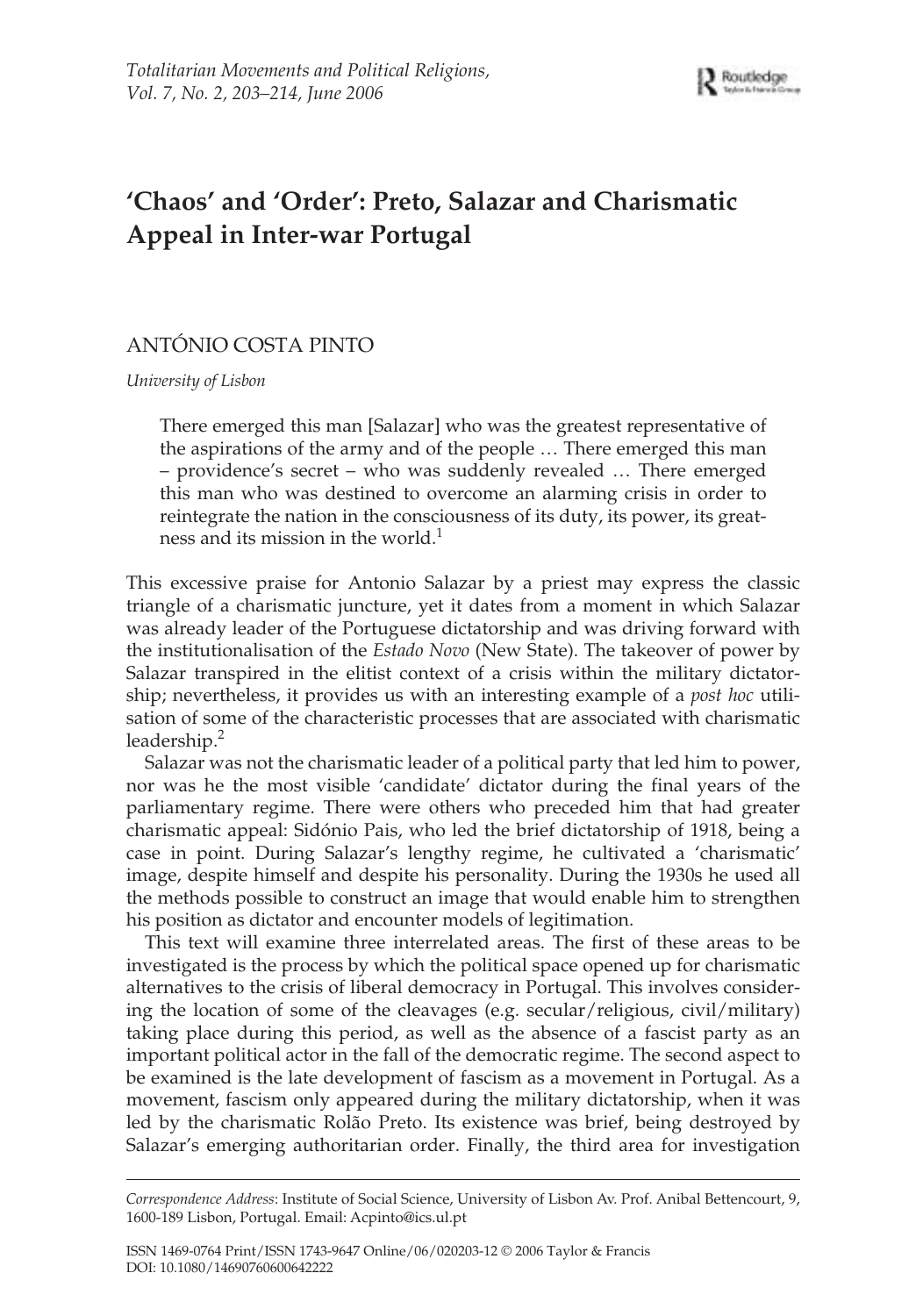relates to the methods Salazar used in adapting his 'traditional' dictatorship to the needs of the new mass politics.

#### **Charisma and Crisis in early-twentieth Century Portugal**

The 1910 republican revolution was a precocious political phenomenon that introduced Portugal to the twentieth century's dilemmas of mass politics and democratisation. Secularisation, democratisation, and republicanism were the cleavages of the republican regime that was installed in 1910 in a backward country with a traditional social structure accentuating the differences between rural society and the small, politically mobilised, urban elite.<sup>3</sup>

During the Republic's early years there were several attempts made to restore the monarchy, with the King in exile becoming an important symbol for a small but especially mobilised sector of political society. The Catholic Church, which was, throughout the early Republic, suffering from republican anticlericalism, also became a source of legitimation for authoritarian alternatives.

Despite being highly unstable from almost the first moment, the parliamentary republican regime was to suffer even more with the country's participation in the First World War. The republicans forced Portugal's entry on the side of the Allies, acting out of fear that Britain would bargain away Portugal's African colonies as a part of peace negotiations with Germany. Moreover, Portuguese belligerency on the side of the great democracies would, the republicans believed, provide some legitimacy to the Portuguese Republic.<sup>4</sup> However, troubled by the social mobilisation of the working classes and by the differences between the various republican parties over the country's participation in the war, the young republican regime immediately fell to a *coup*. Portugal officially entered the war in March 1916, but was in no position to send troops until January 1917. Eleven months later, Sidónio Pais, a conservative army officer who had served in early republican governments, took power in a *coup* that was supported by elements who opposed the war, and whose unspoken aim was to expedite Portugal's withdrawal. Although Sidónio Pais used his military past to obtain charismatic appeal, the leader of the December 1917 uprising was a member of the conservative elite. As well as being an army major, former cabinet minister and minister to the Portuguese legation in Berlin, Pais was also a professor of mathematics at the University of Coimbra and a member of parliament. By the time of his *coup*, he had long since left his military career. Nevertheless, following the *coup* he was never seen in public wearing anything other than a military uniform, albeit one that he had designed himself. Despite having obtained power with the decisive support of conservative parties, Sidónio decided to establish a dictatorial regime that would be centred upon himself.<sup>5</sup>

After some hesitations, Sidónio exiled a part of the republican elite, broke with the 1911 constitution, and tried to institutionalise a plebiscitary presidentialist dictatorship. Following a triumphant visit to the provinces, where he was proclaimed 'the saviour of Portugal' by large crowds that were mainly mobilised by the clergy, Sidónio introduced universal suffrage, had himself elected president without opposition, and took control of the entire executive that the conservative republican parties had left. He then created a single party, the National Republican Party (PNR). No other republican party contested the elections. Apart from the PNR, only the monarchists and the Catholics were represented in parliament. The former supported the regime, and were reinstated in a number of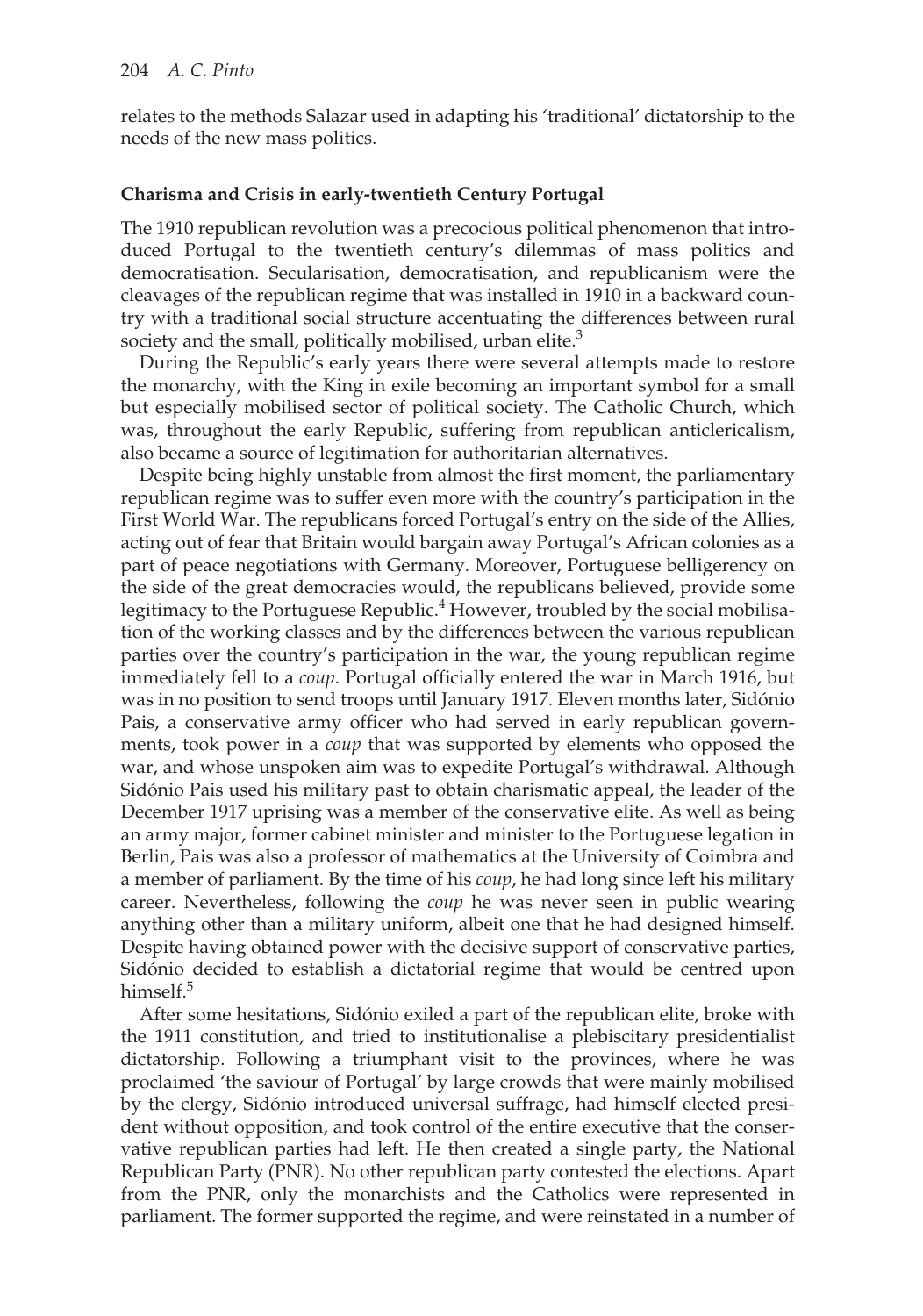institutions, including the military; the latter supported Sidónio to the end, given his policies on revoking the most radical of the anti-clerical legislation previously enacted, and of re-establishing relations with the Vatican.

Another novelty in the new political system was the experiment in corporatist representation. Yet the corporatist Senate, like the Chamber of Deputies, was soon scorned by Sidónio, who sent both houses on recess and governed alone, ever more confident of his charismatic legitimacy. During the war there was a great deal of general shortages. Sidónio's political discourse was anti-plutocratic, emphasising the struggle against party oligarchies and messianic nationalism. Sidónio thus was able to bring together the monarchists and conservative republicans under one umbrella. He also used a group of young army officers from the Military Academy, who accompanied him at demonstrations, at the same time as the PNR's newspaper began to describe him as 'one of those figures that destiny singles out to come forth at decisive points in the history of a people: to save and redeem it'.6 It was at this moment that the cult of personality began to be sketched out; however, this was not to endure, for Sidónio was assassinated in December 1918, little more than one year after coming to power. After he was assassinated by an ex-rural trade unionist, a monarchist revolt broke out in the north of the country. The republicans mobilised in the cities, and several military units declared themselves neutral, thereby facilitating the democrats' victory and the return to a constitutional regime.

The 1920s were fertile years for dictatorial candidates – both civilian and military. The conservative republicans as well as segments of the military elite dominated the anti-democratic reaction, in addition to occupying the space of the small and fragmented fascist groups. The neo-*Sidonistas* and the small fascist groups were the heralds of the later 'Saviours' and the cult of personality that was to surround the martyred Sidónio during the early-1920s. *Sidonismo* became a point of reference for the interwar Portuguese fascists, most of whom were intellectuals and students who went on to establish several movements including, amongst others, Lusitanian Nationalism (*Nacionalismo Lusitano*) and National Action (*Acção Nacional*), that increasingly cited Mussolini's Italian Fascist Party as their main influence.7 Political space for small fascist-style political parties in Portugal during these years was, however, very limited.

The prospect of military intervention, and the constant appeals by segments of the conservative elite for just such action by the armed forces, ensured that they were to become central actors in the downfall of Portuguese democracy, thereby closing the door to any possible 'charismatic triangle'. The small organisations of the radical Right, including the most radical, sheltered behind the military. Even some conservative republicans called for and supported the need for a military *coup*. In May 1926, following several failed uprisings, the military took power in a *coup* that was, in every essential aspect, negative. The consequent military dictatorship was, as one observer has noted, a 'dictatorship without a dictator'.

#### **The Transition to Authoritarianism and the Fascist Challenge**

Salazar's rise to the position of dictator came about in the context of a financial crisis. When he accepted the military dictatorship's invitation to become Minister of Finance in 1928, Salazar did so only on his own terms, obtaining complete control over all government expenditure. This ensured his position as the most important minister within the dictatorship. From this beginning, Salazar began to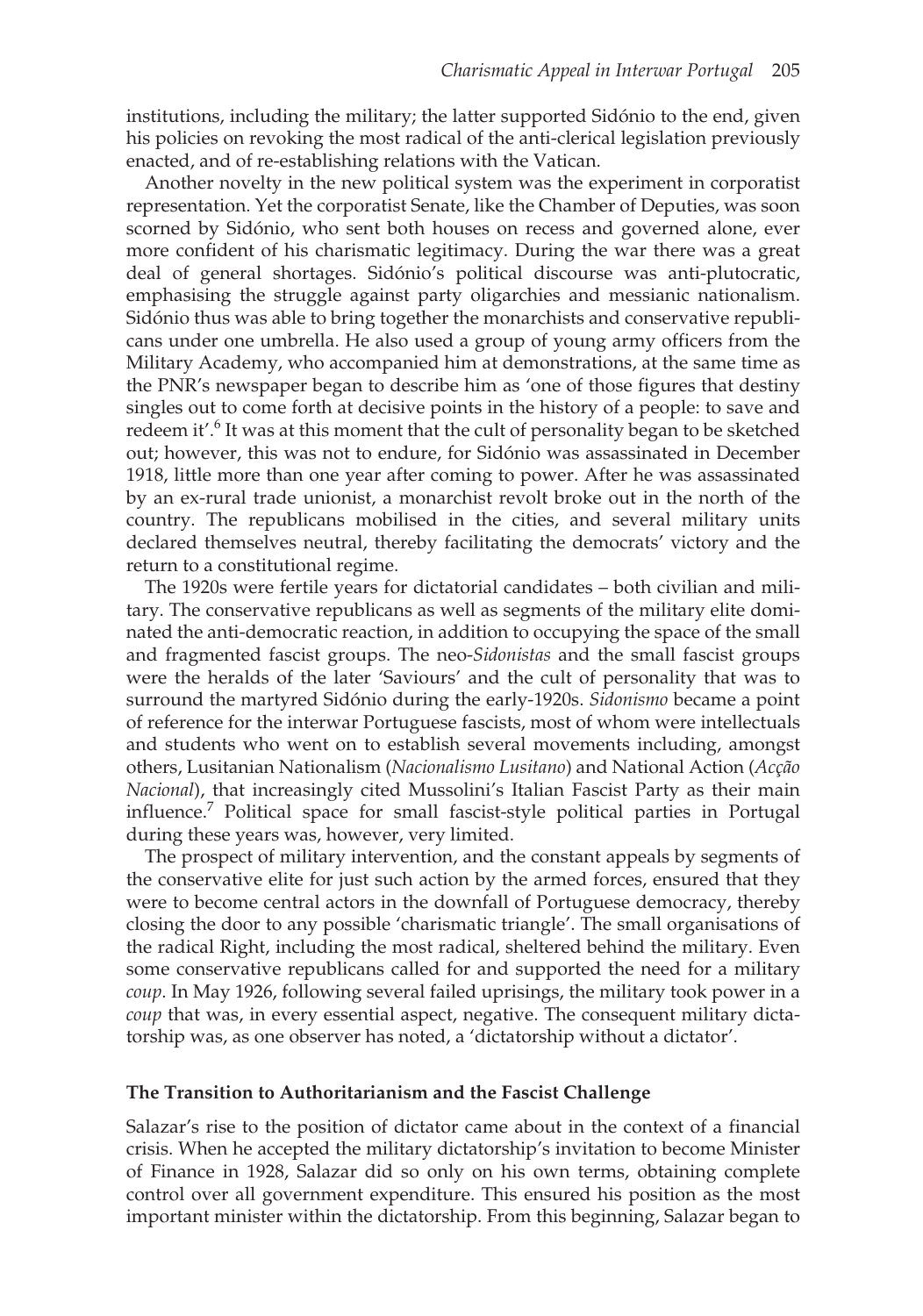climb the ladder of power. His position as a professor of finance at Coimbra University, and as the leader of the small Catholic Centre Party (CC—*Centro Católico*), are important factors in explaining his rapid rise.<sup>8</sup>

Salazar played no part in the 1926 *coup*, and nor was he listed as a potential 'saviour' during the last years of the parliamentary regime. He was the son of a modest rural family from Vimieiro, a village in central Portugal. Salazar had a traditional Catholic upbringing, and completed most of his intellectual and political education before the First World War. He attended a seminary, but abandoned the ecclesiastical path in order to study law at the University of Coimbra on the eve of the monarchy's fall.

A reserved and brilliant student, he led the best-known Catholic student organisation in Coimbra, the Christian Democratic Academic Centre (CADC—*Centro Académico de Democracia Cristã*). His friendship with the future Cardinal-Patriarch of Lisbon, Manuel Cerejeira, dates from this period. He pursued a university career as a professor of economic law, and his only political activity during the liberal republic took place within the strict limits of the Catholic social movement. He was one of the leaders of the Catholic Centre Party, and was elected as a deputy for them in the 1921 elections. With the early dissolution of parliament in July 1921, Salazar left his position as deputy, and returned to both academic life and a more discrete involvement in Catholic political circles. Nevertheless, he did not lose any opportunity to reaffirm his position as the country's leading specialist in finance, which eventually resulted in an invitation for him to join the first cabinet formed following the 1926 *coup*. However, after noting that the political situation remained highly unstable, Salazar declined the invitation. He was asked again two years later, and this time he accepted, but only on condition that he received important powers over the other ministries in order to resolve the dictatorship's budgetary crisis.

Between 1928 and 1932, the year in which he became Prime Minister, Salazar, with support from the Church and important sections of the armed forces, came to dominate the military dictatorship. Neither the financial crisis nor the policies designed to bring the country out of it favoured the emergence of a 'heroic leader- $\text{ship'}$ <sup>9</sup>, while the presence of an elected military president was also a factor rendering the 'charismatisation' of Salazar less likely. The creation of the single party in 1930, the National Union (UN—*União Nacional*), was another factor working against the development of charismatic leadership under Salazar. Whilst the single party was used to legitimate the dissolution and 'forced unification' of conservative parties supporting the dictatorship, it would never become a party of mass political mobilisation.

The regime's single party, which had been created by the Interior Ministry, was weak and initially controlled by the administration, over which Salazar's rule was complete. Benefiting from a new constitution, which was the product of a compromise between corporatism and liberalism that had been approved in a popular plebiscite in 1933, Salazar created the single party from above, ensuring that it remained weak and elitist from the very outset.<sup>10</sup> The UN was not given any predominant role over either the government or the administration. Its position was simply one of political control; as a tool for the selection of members for the Chamber of Deputies and the local administration, as well as to provide some legitimacy in the regularly held 'non-competitive elections'.<sup>11</sup>

However, the anti-charismatic discourse that apparently sought to reject 'easy popularity' was very rapidly followed by the establishment of a propaganda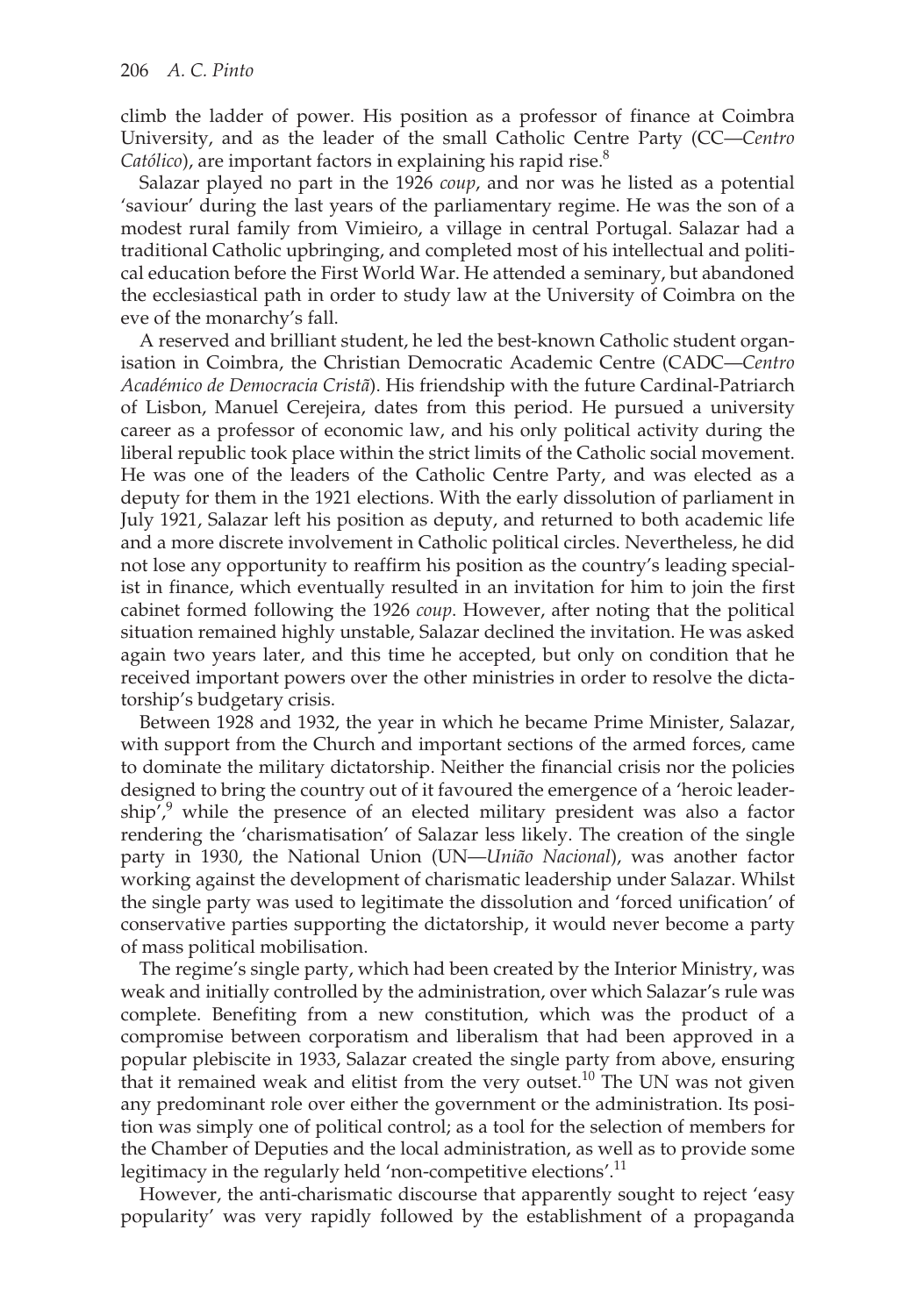apparatus that, alongside political repression, eliminated the fascist alternative – Rolão Preto's National Syndicalist Movement (NS—*Nacional Sindicalismo*) – that existed during the transition to from the military dictatorship to the New State. By 1933, Salazar was being introduced in the official national press as a leader 'who commands like Ceasar'.12 He was a 'ceasarist' prime minister of a dictatorship with a military president – General Antonio Carmona – whose political decline was slow and complex.

#### *'Chaos' and 'Order': Preto's Fascist Challenge*

Paradoxically, it was the military dictatorship that permitted the organisation of a fascist movement in Portugal, and which allowed it to come close to achieving power. As with other processes of transition to authoritarianism that took place during the 1930s, one of the challenges facing the institutionalisation from above of the New State came from below and from the Right. In 1932, a well-known member of Portugal's radical Right succeeded in unifying many others of the radical Right within a clearly fascist organisation. Rolão Preto was to become the charismatic leader of Portuguese National Syndicalism, and was to become one of Salazar's rivals at the beginning of the  $1930s$ <sup>13</sup>

Fascism arose in Portugal towards the end of the 1920s, attempting to cut across the right-wing political spectrum. Numerous young military officers with influence in the barracks supported it. It also inherited the small militias that had been hurriedly established by the military 'barons', and began to mobilise sections of the working class against an unstable dictatorship that was already dominated by the Catholic 'financial dictator'. As an organised movement, National Syndicalism was a latecomer that aimed to be an alternative to Salazar's authoritarian order.

Preto was very different from Salazar: not only in terms of their personalities, but also in terms of their social origins and political careers. Preto was the youngest of *Integralismo Lusitano*'s founders. Born in central Portugal in 1896, he was only 17 years old when he became the managing editor of the first Integralist publication – one of many publications to be founded by Portuguese emigrant students in France and Belgium under the influence of *Action Française*.

Although they were from different generations, Preto always recognised the two writers who most inspired him: Georges Sorel and Georges Valois. As Preto was to confirm in later years, the former was his great master: 'he was the one who did perhaps everything'.<sup>14</sup> During the 1920s it was Valois, the pro-fascist dissident from *Action Française*, who was to become his main reference. Having returned to Portugal on the eve of Sidónio's *coup*, Preto lost no time in consolidating his responsibility for Integralism's 'social' areas. Longer exile and the adventure of war enabled Integralism's youngest leader to forge close links with French intellectual pro-fascism and, in a rare – perhaps even unique – case for any of Integralism's founders, with the Italian pre-fascism of Enrico Corradini and the *Idea Nazionale*. Preto's political activities during the 1920s were dominated by his attempts to 'nationalise' the Portuguese working class via his system of 'organic syndicalism', through which he sought to reconcile 'syndicalism with the monarchy'. During the 1930s he replaced the monarch with a charismatic leadership.

Preto and the other fascists coexisted peacefully within the Integralist family due to the weakness of Integralism as a political organisation, as well as its abandonment of its belief in the restoration of the monarchy as a principal goal, following the premature death of the movement's leader and main ideologue,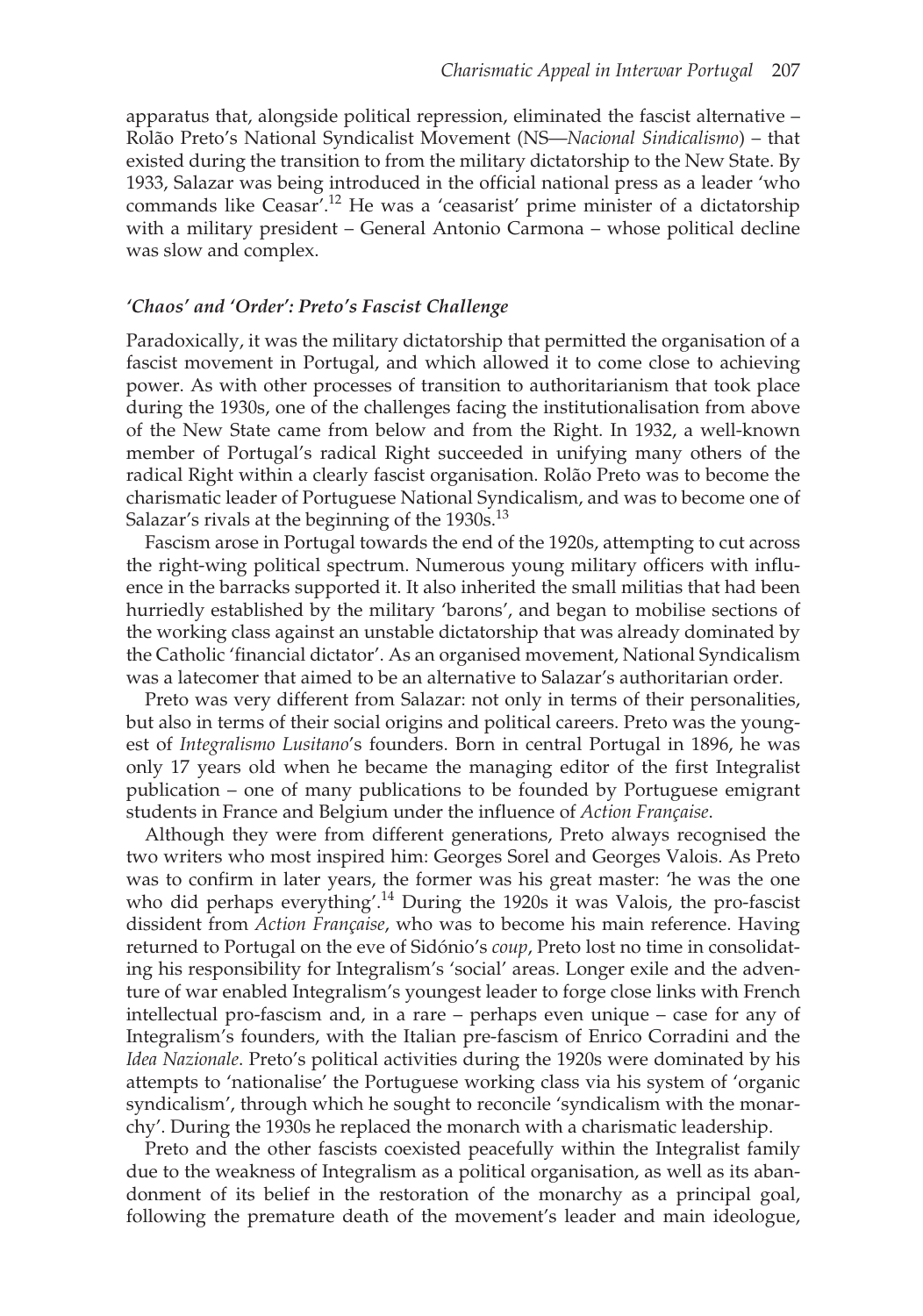António Sardinha, in 1925. With the victorious military *coup* of 1926, Preto was lifted to new political heights. During the brief leadership of General Gomes da Costa in June 1926, Preto attempted to create a militia organisation that, in association with junior military officers, would support the new regime. It was during this time that Preto came closest to exercising real political power, standing as he did in the shadow of the old general. Following Gomes da Costa's overthrow in a palace *coup* in July, the most radical wing of the Integralist family gambled upon the establishment of a fascist party through which the military dictatorship would be controlled.

The first steps toward the organisation of National Syndicalism took place during summer 1932. By the end of that year, National Syndicalism had been fully established, although its leaders denied this for tactical reasons. The organisation's statutes, which were signed by Preto himself, were then published in 1933.15 The organisational model adopted by National Syndicalism was similar to that adopted by many other European fascist parties. Preto had closely studied the structure of several of these parties, including the early fascist movement in Italy, Valois *Faisceau* and the Spanish JONS.16

National Syndicalism's statutes gave its leader complete control. The leader controlled the management of the movement, including the nomination and removal of delegates. He was the one with the ultimate say on any matter concerning the movement, and was charged with upholding 'the movement's doctrine' and ensuring that 'others upheld it'. The leader was thus the true depository of the movement's ideology. This was reflected in the symbols that it used. According to the rules, only Preto was permitted to wear Christ's Cross over a white background on his right arm. This distinguished him from the other leaders.<sup>17</sup>

Preto was the movement's charismatic leader from the start. Despite his control over the organisation, this supremacy, like in other parties of the same generic family, was not tension-free. In the case of Portugal, however, the tensions inherent to personalised leadership were exogenous rather than endogenous: Salazar was the driving force behind the creation of the official party, and had recently been nominated to lead the government.

Although respectful of Preto's leadership, the early statutes established bodies with decision-making powers. At the beginning of 1933, however, when the movement was organised on a national scale, Preto proposed new statutes that eliminated all power sharing. This immediately provoked tensions with a small sector of the organisation, which then sought to reach an understanding with Salazar. Being in the minority, this group accepted Preto's statutes as a provisional position until the organisation's first national congress.

Preto's personality cult grew during 1933 as the movement took to the streets and its leader embarked on a national propaganda tour. The movement's newspapers began to call Preto the *Chefe* (Chief), and internal Party correspondence from the time reveals that he was quite widely revered. His supremacy within the movement was confirmed during its schism, and is reflected in many of the letters from local militants who expressed their loyalty and obedience to him.<sup>18</sup> Following the split, alterations were made to the nomination process, particularly the explicit adoption of 'power by delegation'. In 1934, nomination documents for the district and local commissions begin with the words: 'In the name of Rolão Preto, leader of National Syndicalism, I nominate comrade...<sup>'19</sup> The same was also true of membership application forms, which included an 'honourable agreement' that consisted of an oath of loyalty to the Party and its leader.<sup>20</sup> Former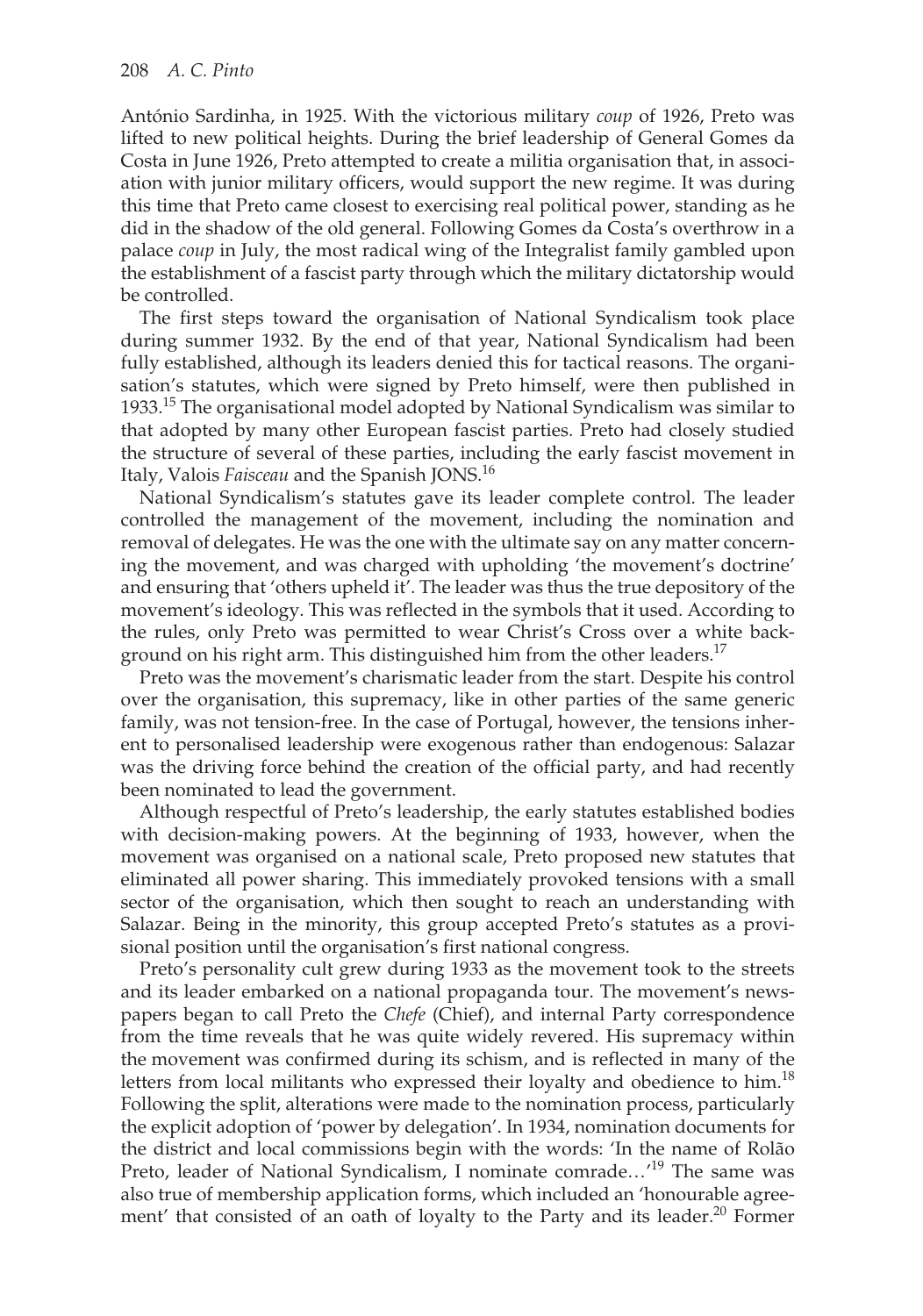National Syndicalist militants always referred to Preto's qualities as a public speaker capable of mobilising the masses as his most obvious claim to the charisma of fascist leadership. These were also the qualities that Salazar saw as evidence of 'chaos in the making'.<sup>21</sup>

National Syndicalism was constructed around the charismatic figure that brought together the pre-existing groups previously been dominated by Integralism. The formation of this fascist party is an example of the penetration model of party organisation, in which the party was created around an individual personality, the small core of 'political entrepreneurs' with whom he associated, and the local groups that were established or reorganised to ensure loyalty to his leadership.<sup>22</sup>

The Party's structure was initially fluid and dispersed. Various links that were inherited from previous political experiences and conspiracies remained strong, affecting the Party's internal functioning. Preto's authority was challenged on several occasions, albeit in subtle and disguised forms, and criticisms on the lack of any clear definition caused increasing internal tensions right up to the first national congress. Despite this challenge, the leader remained the organisation's focal point.

Moreover, the demonstrations organised by National Syndicalism introduced Portugal to the choreography of fascism. Paramilitary parades, combat songs, and the charismatic ritualisation of Rolão Preto were trademarks of the movement's political activities. The movement's presence on the streets began during September 1932, reaching a high point at the 1933 Party rallies in Lisbon and Oporto. In response to this increasing crescendo of activity, anti-fascist activities became more commonplace and, from mid-1933 onwards, confrontations between opposing political factions became more widespread.

The first rallies were local, and relied upon the support of sympathisers within the administration, many of whom were military officers. Their presence in the rallies was important to the construction of Preto's leadership. The example of a 1932 rally in the small town of Alenquer provides a faithful picture of the choreography of the National Syndicalist rally. The local delegation had announced that there would be a rally for Alenquer's working classes, and that Preto would address this meeting. The language of the publicity leaflets revealed the National Syndicalists proclaiming the unity of all Portuguese people against 'those who have sold themselves to foreigners and proclaim a class conflict that generates the confusion that they take advantage of in order to obtain their secret goals'.23 Their rallying cry was anti-communist, favouring 'social justice' and 'the family, the municipality and the union'. Preto arrived in Alenquer with the young leaders, and was met by a uniformed local delegation who then escorted him in a cortege to the town hall, where he was welcomed by local dignitaries.

This pattern was repeated in several of the provincial towns and villages that were visited by Preto and his entourage. It was becoming customary to address him as *Chefe*. The image of Preto dressed in his militia uniform was prominent in all of the movement's publications, and he was routinely described as having 'a strong personality'. In short, Preto and National Syndicalism became synonymous: the latter could only exist with the former.<sup>24</sup>

Preto's speeches all followed the same simple pattern. National Syndicalism was described as being the vanguard of the 'National Revolution' representing, as it did, the dictatorship's young supporters. He criticised conservatives and those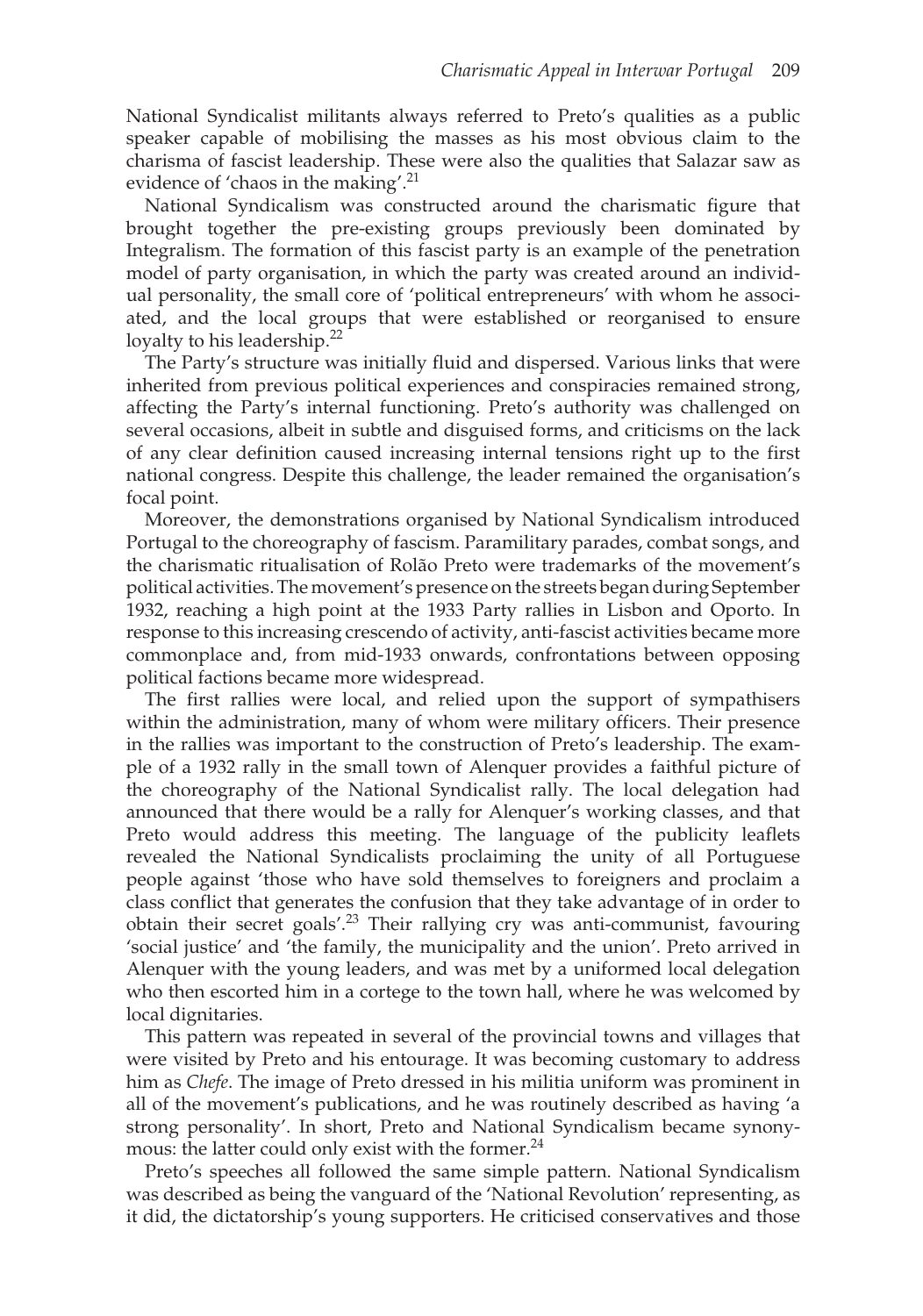who had 'infiltrated' the revolution, and never missed the opportunity to raise the 'social question' by constantly repeating his mantra that National Syndicalism's aim was to 'raise the working class out of, and prevent the middle class from falling into, the proletariat'.25

From 1933 on, Preto had to face up to constant attacks on his movement by various regime supporters, particularly from republican and Catholic groups. Internal National Syndicalist correspondence reveals that Preto had been counting on a disillusioned and pressurised military to remove Salazar from power. In a series of articles, Preto accused Salazar of being a man of the 'centre', while 'the leaders of the nations that had been liberated from the ruins of Europe had, in a demonstration of their faith in military virtues, adopted the combat shirt and the uniform as their dress code'.<sup>26</sup> Salazar's 'cold empiricism' was a reflection of his dispassionate 'financial dictatorship'; for Preto, 'only totalitarian formulae [are able to] evoke passion'.27

Salazar maintained a prudent distance between National Syndicalism and himself, and lost no opportunity to emphasise the differences between his doctrines and policies, and those of Preto and his followers. He condemned their admiration for totalitarianism, a practice that 'tends towards a pagan ceasarism, and will lead to a "New State" that does not know the limits of moral or judicial order'.<sup>28</sup> While Preto's supporters were in Braga on 26 May 1933, where they were commemorating the anniversary of the 1926 *coup* by holding military-style parades, Salazar was denouncing their 'feverish, excited discontent ... [as when] faced with the impossible, continue to shout: more! more!'.<sup>29</sup> The following September, Salazar decided to act. The regime offered to officially recognise National Syndicalism, but only on the condition that Preto and his lieutenants be removed from their positions of leadership. This officially backed schism ultimately failed, as those who had been tempted by Salazar's offer failed in their attempt to remove Preto. As his relationship with several important military leaders remained tense, and given that he remained dependent upon the president's support, Salazar avoided any direct confrontation. It was not until the following year that he felt confident enough to order the banning of National Syndicalism, forcing its leaders, Preto and Monsaraz, into exile in Spain.

In September 1935, National Syndicalism, in alliance with many other groups opposed to Salazar, rose up in an ultimately unsuccessful *coup* against the regime. This failure marked the end of organised fascism in Portugal, with many former National Syndicalists joining the regime, especially following the outbreak of the Spanish Civil War, when the regime adopted a certain fascist choreography. Nevertheless, this process of integrating former fascists into Salazar's New State was a deliberately weak one, and bore all the hallmarks of regime elite's bureaucratic caution.

### **Salazar's 'Constructed' Charisma: Decision-Making and the Role of Institutions**

Above all, Salazar was a master of the manipulation of a perverted rational-legal legitimacy: he had little need to seek recourse in charismatic leadership to rise above the bureaucratic and governmental mediation between himself and the 'nation'. $30$  Moreover, the military origins of the regime ensured that his position remained linked to that of the president, General Carmona, who had been voted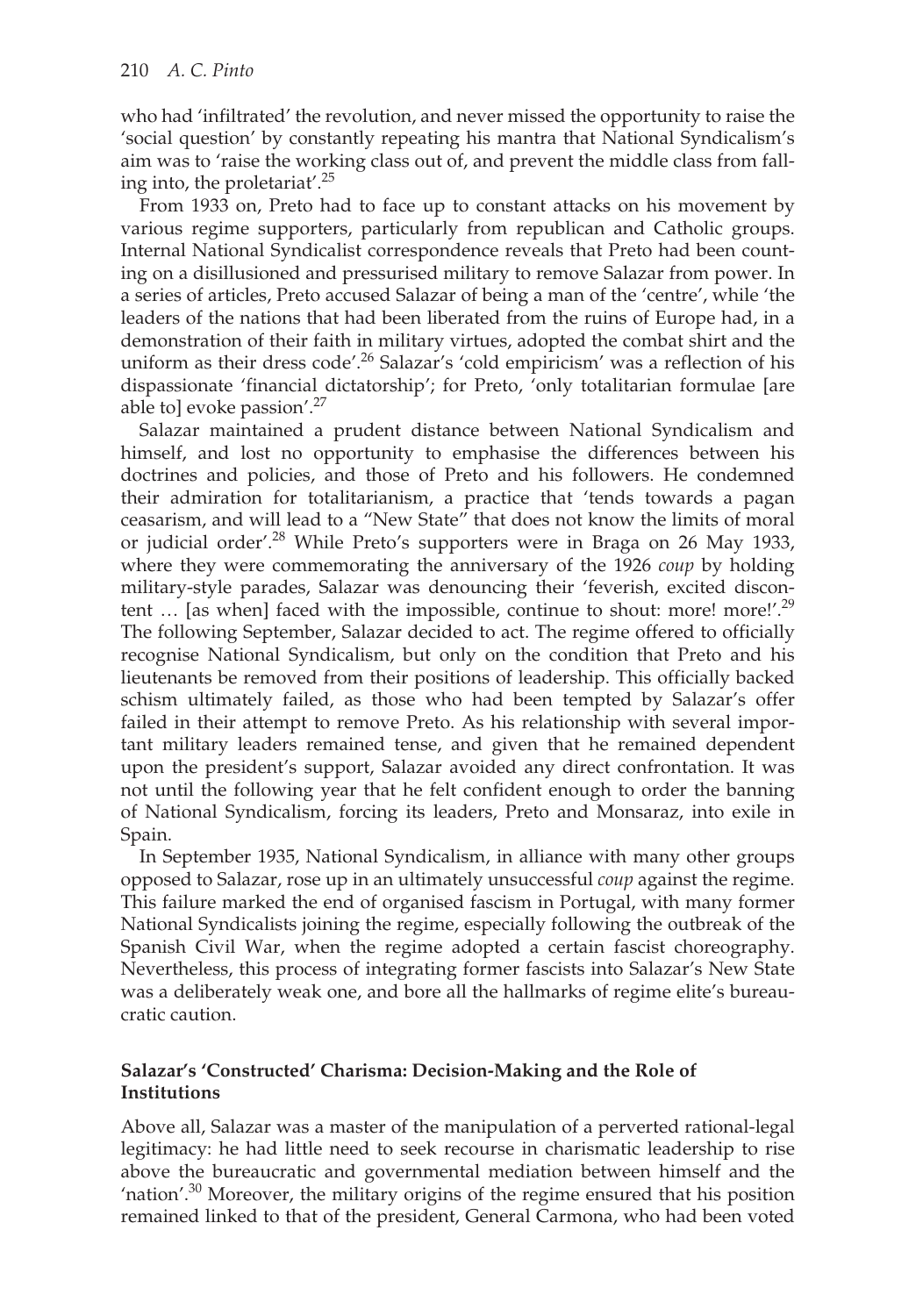in through direct elections, and who retained the authority to dismiss any of his appointed officials, including Salazar.

The extensive centralisation of decision-making within Salazar's regime clearly justifies the use of the term 'strong dictator' to describe the manner in which Salazar exercised power. Cold and distant from his ministerial colleagues and supporters, Salazar instead cultivated a small circle of trusted 'political counsellors'. The main trait of Salazar's governmental style was his almost obsessive concern for the minutiae. While most of Europe's other dictators concentrated on areas of central importance to their own person – areas such as foreign policy, internal security, the armed forces, and so on – Salazar also initially retained control of the more technical portfolios.

Some of these characteristics were evident from the very moment Salazar took office as Minister of Finance in 1928. Once elevated to the office of prime minister, his attention extended into practically every area of legislation, going far beyond the requirements for control that were common in other dictatorial political systems. Despite surrounding himself with highly competent ministers, Salazar refused to allow them anything but the smallest margin for autonomous decisionmaking. The amount of information to which he had access was indeed impressive, and extended far below that appropriate to the ministerial level.

The history of relations between Salazar and his ministers during the 1930s is one of the concentration of decision-making power into the person of the prime minister. The corollary of this is that both cabinet ministers and the president saw a reduction in their authority. Inevitably this led to the rapid elimination of any sense of collegiality within the cabinet, and there was a drastic reduction in the number of times this body met after 1933.

The main characteristic of this concentration of power to Salazar is further reflected in his formal accumulation of the most important ministerial portfolios; that is to say, in the accumulation of those portfolios that Salazar himself believed to be the most important. Consequently, Salazar was Minister of Finance from 1928 to 1940, Minister of Foreign Affairs from 1936 to 1947 and, in an attempt to secure his control over the military, Minister of War from 1936 to 1944.<sup>31</sup>

Another characteristic of Salazar's relationship with his ministers was that he emphasised the 'technical' nature of their function. The truly political areas of the regime were not, in general, accorded ministerial rank, as Salazar dealt with these directly. This was the case, for example, with Anónio Ferro's National Propaganda Secretariat (SPN—*Secretariado de Propaganda Nacional*), which reported directly to the prime minister. Another example of this trend was the Under-secretariat of State for Corporations and Social Welfare (SECPS—*Subsecretaria de Estado das Corporações e Previdência Social*), which did not achieve cabinet rank until 1945. Salazar's official explanation was that, despite 'politics, as a human art, [being] forever necessary as long as mankind exists; government … will increasingly be a scientific and technical function'.<sup>32</sup>

However, as a political regime, it is important to note that the central location of power and decision-making remained with Salazar and his government. It was they who were responsible for the great majority of the decisions. In many dictatorial regimes, both the government and its administration were, to some extent, subjected to interference from a single-party that had become an influential organisation. This did not happen in Portugal. There, the centrally controlled public administration remained the main instrument through which dictatorial authority was exercised.<sup>33</sup> When the regime created organisations like the paramilitary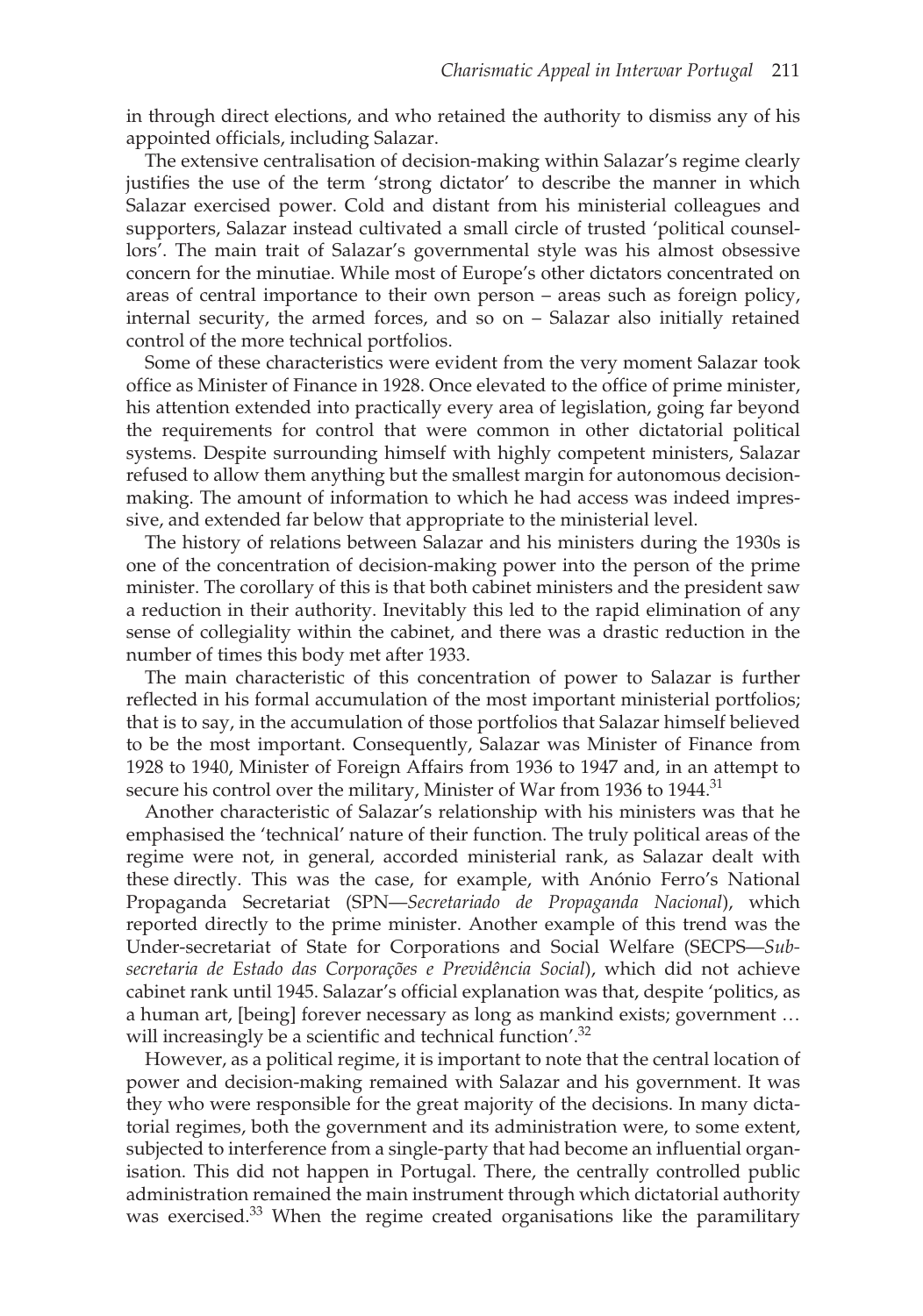youth movement, *Mocidade Portuguesa* (MP—Portuguese Youth), and the anticommunist militia, *Legião Portuguesa* (LP—Portuguese Legion), these came under the control of the Ministry of Education and the Ministry of the Interior, respectively. This remained unchanged for the entire lifetime of the regime. $34$ 

The SPN, which was paraded as the great 'nationalistic' institution of the 1930s, perhaps represented the most consistent effort at the 'reinvention of tradition' and the construction of the cult of the dictator by any official governmental organisation. This agency, which was headed by António Ferro, a cosmopolitan journalist and admirer of Italian Fascism, organised large demonstrations in which the masses could participate, and which would appeal to their sense of the aesthetic. These events were usually accompanied with the unveiling of statues celebrating Portugal's medieval past and the age of discoveries.<sup>35</sup>

The Portuguese regime radicalised with the outbreak of civil war in neighbouring Spain in 1936. Some of the regime's organisations that had been inspired by the fascist example, like the MP and LP, introduced elements of the cult of the leader. Nevertheless, the centres were always discrete from one another and, despite the homogenisation that was a result of censorship, they never succeeded in giving off anything other than parallel signals. A more traditional conservatism continued to dominate the majority of the written press, which was closer to the paternalistic 'prime ministerial' model of dictatorial leadership than that of the 'leader' of the Portuguese Legion; of the 'country of folklore and dams' before the 'para-military country'; of the 'country of the National Union' before the 'country of national unions'. The Church, both through its influence within official institutions and by its powerful nucleus of autonomous institutions, was transformed into a powerful and complementary instrument of ideological socialisation. Nationalism and 'providence' both completed and introduced elements of diversity into the official discourse.

The 'Lesson of Salazar' included in schoolbooks of the 1930s provided a picture of Salazarism's 'new man'. This new man lived in the country, was respectful, obedient, and God-fearing. He was happy with his place in society and in the nation; proud of his country's past, as represented by the medieval castle; and he took care of his wife and children. Other components could be added to this 'ideal' man, with a more mobilisational appeal being directed toward the young and those in the militia; however, what is important to note is that the picture remained here, perhaps intentionally unclear, but also much more inclusive.

While Portugal experienced some fascist inflections with the MP, LP, and the SPN, through its pagan 'leader cult', more 'warrior' and 'communitarian', the 'nationalisation' of Portuguese society was systematically – and with very few difficulties – dominated by conservatives and Catholics. It was they who constructed the paternalistic image of the dictator as 'saviour'.

Portugal's single party, which was kept organisationally weak and dependent, was never an important element in either the political decision-making process or in the selection of the ministerial elite. Nor was it important for the creation of an autonomous 'army of followers'.36 The Party's main function was to select the local and parliamentary elite, and therefore it remained devoid of any mobilising organisations. There was there a complete absence of tension between the UN and the regime, and neither the dictatorial system nor the political decisionmaking and implementation processes were ever threatened by the existence of autonomous political institutions that remained directly subordinate to Salazar.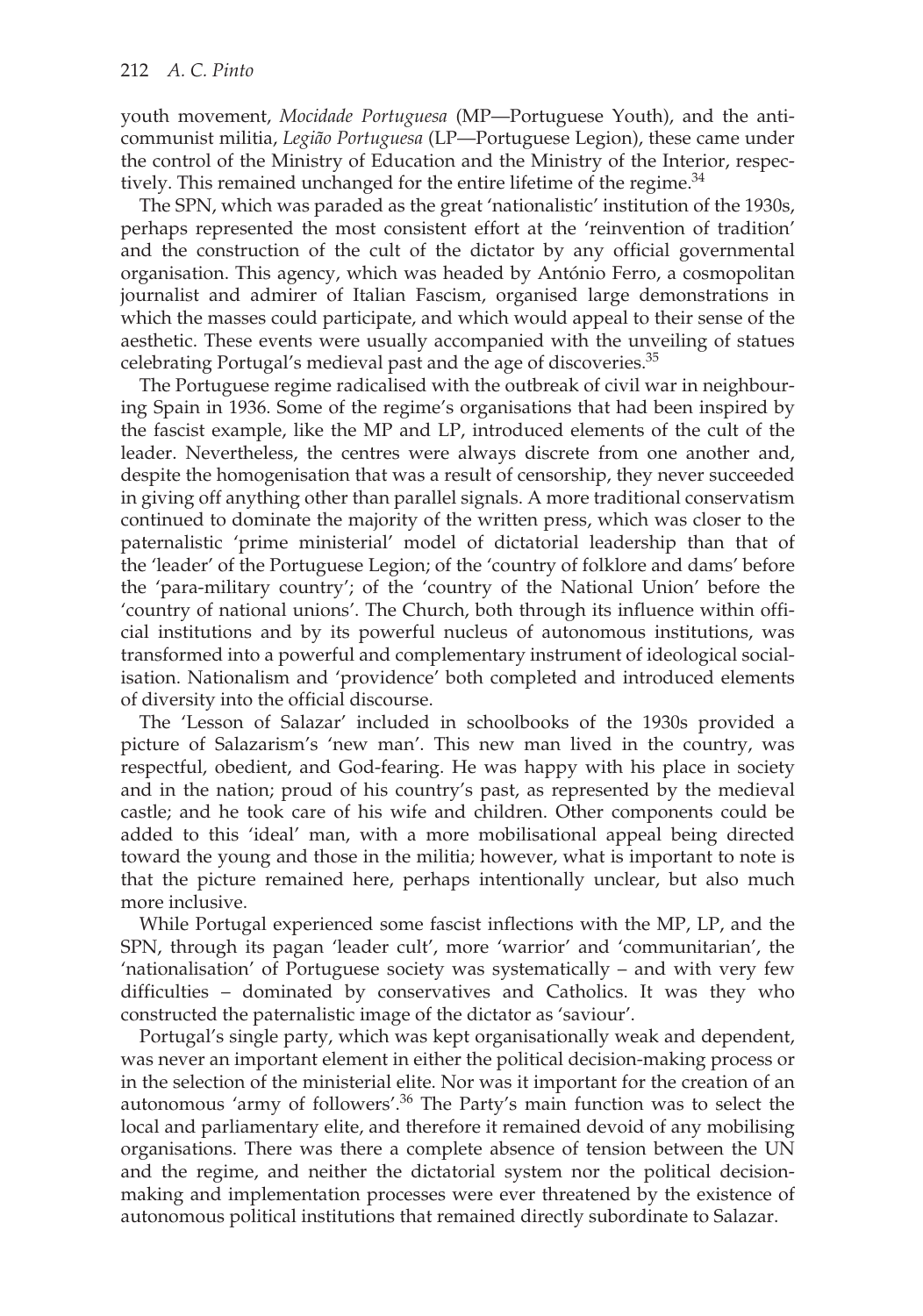#### **Conclusion**

The crisis and collapse of democracy, and the transition to authoritarianism in Portugal, is a period fertile in charismatic junctures. Sidónio Pais's short dictatorship, which took place within the context of a crisis that had been provoked by war, is a precocious example of this. Nevertheless, even in the context of the forceful personalisation of politics so characteristic of the First Portuguese Republic, the appeal to the military effectively closed off political space to the small fascist groups. It was only later, during the military dictatorship of 1926, that these groups were able to assume any weight. On the other hand, we must not underestimate the extent to which certain institutions, such as the armed forces and the Catholic Church, occupied the 'crisis space', nor can we ignore the royalist myth of monarchical restoration as a factor capable of mobilising certain segments of the political elite.

The 28 May 1926 *coup* that brought the military to power in Portugal marked the beginning of a series of failed attempts by the military leaders to secure their regime. Attempts to install a military leader continued until Salazar's arrival in government. His 'rise to power' was a result of elite manipulation, with there being no popular involvement at all in the process. The Church, the small Catholic party, and some military officers were much more important to Salazar's rise. The short-lived challenge of the National Syndicalists contributed towards the outward 'fascistisation' of the dictatorship.

Salazar is an excellent example of the *post hoc* construction of a personality cult and the 'charismatisation' by a propaganda apparatus that was only partially inspired by the fascist model, and only then in reaction to the emergence of rival fascist organisations, and as a way of appealing to and integrating their members. The Portuguese dictator thus cannot be considered a charismatic leader in the strict Weberian sense. The existing confusion between, on the one hand, the personalisation of power or the emergence of a leadership cult as it was developed by the propaganda apparatus that is inherent to the majority of the twentieth century dictatorships and charisma on the other, is great, and has at times characterised analyses of Salazarism. The Portuguese dictator, however, did not emulate either the German Nazi 'polyarchy' model, or Mussolini's 'cult of the *Duce*' and its powerful political socialisation apparatus. Salazar never went beyond the classic institutional decision-making mechanisms of an authoritarian state.

Without a strong single party that held the monopoly on ideology, propaganda, and the organisation of the masses, the Portuguese New State did not codify the 'cult of the leader' in any way comparable to that which existed in Mussolini's Italy or Hitler's Germany. Even in neighbouring Spain, Franco, who was the leader of a military 'crusade' that emerged victorious from the bloody Civil War, better fits the charismatic triangle. The 'charismatisation' of Salazar nevertheless illustrates the attractive and diffuse capacity of both the fascist leaders and their charismatic appeal, as expressed through their leadership cults and charismatic organisations upon more 'traditional' right wing dictatorships during the interwar years.

#### **Notes**

<sup>1.</sup> Father Correia Pinto, *Diario de Noticias,* 27 May 1934.

<sup>2.</sup> A. Schweitzer, *The Age of Charisma* (Chicago, IL: Nelson-Hall, 1984), pp.391-8.